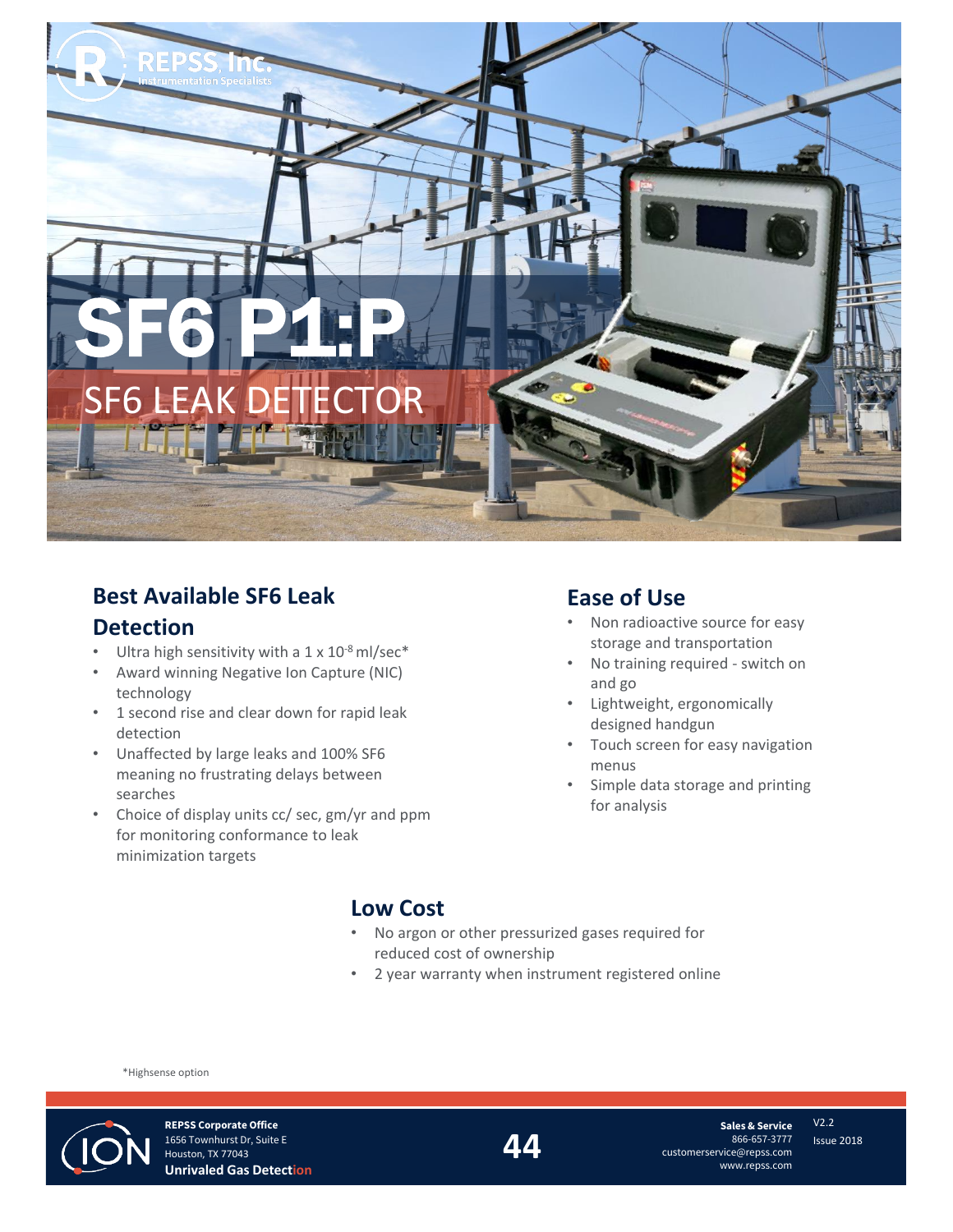SF6 LeakCheck P1:p is a revolution in SF6 leak detection, ensuring incredibly fast searching at ultra sensitive levels. Even the smallest of leaks can be detected and located swiftly with a minimum detection level of 1 x 10-7ml/sec or optional 1 x 10-8ml/sec, equivalent to a grain of rice per year!

Designed for SF6 gas leak testing and measurement in high voltage electrical SF6 switchgear, the instrument also detects other gases with a high affinity for electrons, such as refrigerant R12.

A unique advantage of the instrument is that it is unaffected by exposure to large leaks. Even after saturation or exposure to leaks of 100%, clear down remains rapid (<1s). The SF6 gas leak detector also benefits from having a nonradioactive source, eliminating registration, storage and transportation issues found with traditional radioactive ECD SF6 gas leak detectors.

Additional features of the SF6 gas leak detector include data-logging, alarms; both audio and visual, and a robust portable case. The instrument requires no consumables, such as Argon, reducing the ongoing costs of operation. There are no items requiring maintenance or service in the handgun or console.

The P1:p SF6 gas leak detector meets the demands for quality and traceability to international standards as required by today's industry. It is designed for the location, leak testing and measurement of SF6 leaks in high voltage electrical switchgear.



The instrument's award winning Negative Ion Capture (NIC) technology with non-radioactive source eliminates problems of registration, storage and transportation.

# Extend your instrument warranty

Your SF6 P1:p instrument warranty may be extended by simply registering your product on the Ion Science website within one month of purchase. Visit www.ionscience.com/ instrument-registration to take advantage of this offer.

# Applications Include

- SF6 leak testing and measurement in high voltage switchgear (GIS)
- Breathing apparatus testing Medical device testing
- Leak integrity testing on medical, refrigeration and air conditioning equipment containing SF6 and (H)CFCs



**REPSS Corporate Office** 1656 Townhurst Dr, Suite E Houston, TX 77043 **Unrivaled Gas Detection**